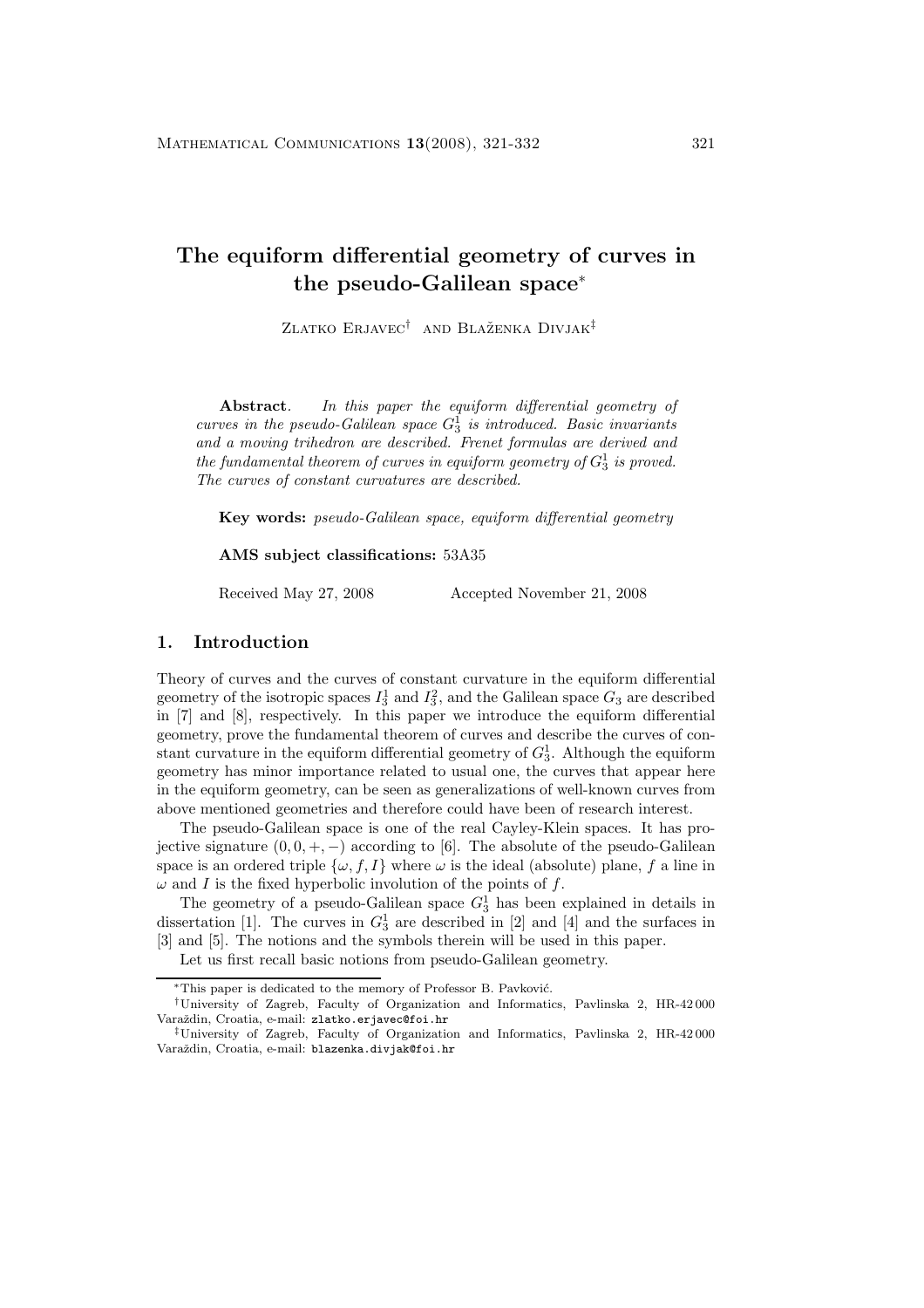In the inhomogeneous affine coordinates for points and vectors (point pairs) the similarity group  $H_8$  of  $G_3^1$  has the following form

$$
\begin{aligned}\n\bar{x} &= a + b \cdot x, \\
\bar{y} &= c + d \cdot x + r \cdot \cosh \varphi \cdot y + r \cdot \sinh \varphi \cdot z, \\
\bar{z} &= e + f \cdot x + r \cdot \sinh \varphi \cdot y + r \cdot \cosh \varphi \cdot z,\n\end{aligned} \tag{1.1}
$$

where a, b, c, d, e, f, r and  $\varphi$  are real numbers. Particularly, for  $b = r = 1$ , the group (1.1) becomes the group  $B_6 \subset H_8$  of isometries (proper motions) of the pseudo-Galilean space  $G_3^1$ . The motion group leaves invariant the absolute figure and defines the other invariants of this geometry.

It has the following form

$$
\begin{aligned}\n\bar{x} &= a + x, \\
\bar{y} &= c + d \cdot x + \cosh \varphi \cdot y + \sinh \varphi \cdot z, \\
\bar{z} &= e + f \cdot x + \sinh \varphi \cdot y + \cosh \varphi \cdot z.\n\end{aligned}
$$
(1.2)

According to the motion group in the pseudo-Galilean space, there are nonisotropic vectors  $\mathbf{x}(x, y, z)$  (for which holds  $x \neq 0$ ) and four types of isotropic vectors: spacelike  $(x = 0, y^2 - z^2 > 0)$ , timelike  $(x = 0, y^2 - z^2 < 0)$  and two types of lightlike vectors  $(x = 0, y = \pm z)$ .

The scalar product of two vectors  $\mathbf{a} = (a_1, a_2, a_3)$  and  $\mathbf{b} = (b_1, b_2, b_3)$  in  $G_3^1$  is defined by

$$
\mathbf{a} \cdot \mathbf{b} = \begin{cases} a_1 \cdot b_1, & a_1 \neq 0 \text{ or } b_1 \neq 0, \\ a_2 \cdot b_2 - a_3 \cdot b_3, & a_1 = 0 \text{ and } b_1 = 0. \end{cases}
$$

Let us recall basic facts about curves in pseudo-Galilean space, that were introduced in [2].

A curve  $\mathbf{r}(t)=(x(t), y(t), z(t))$  is admissible if it has no inflection points, no isotropic tangents or tangents or normals whose projections on the absolute plane would be light-like vectors.

For an admissible curve  $\mathbf{r} : I \to G_3^1$ ,  $I \subseteq \mathbb{R}$  the curvature  $\kappa(t)$  and the torsion  $\tau(t)$  are defined by

$$
\kappa(t) = \frac{\sqrt{|\ddot{y}(t)^2 - \ddot{z}(t)^2|}}{(\dot{x}(t))^2},
$$
  

$$
\tau(t) = \frac{\ddot{y}(t)\dddot{z}(t) - \dddot{y}(t)\ddot{z}(t)}{|\dot{x}(t)|^5 \cdot \kappa^2(t)},
$$
(1.3)

expressed in components.

Hence, for an admissible curve **r** :  $I \rightarrow G_3^1$ ,  $I \subseteq \mathbb{R}$  parameterized by the arc length s with differential form  $ds = dx$ , given by

$$
\mathbf{r}(x) = (x, y(x), z(x)), \tag{1.4}
$$

the formulas (1.3) have the following form

$$
\kappa(x) = \sqrt{|y''(x)^2 - z''(x)^2|},
$$
  
\n
$$
\tau(x) = \frac{y''(x)z'''(x) - y'''(x)z''(x)}{\kappa^2(x)}.
$$
\n(1.5)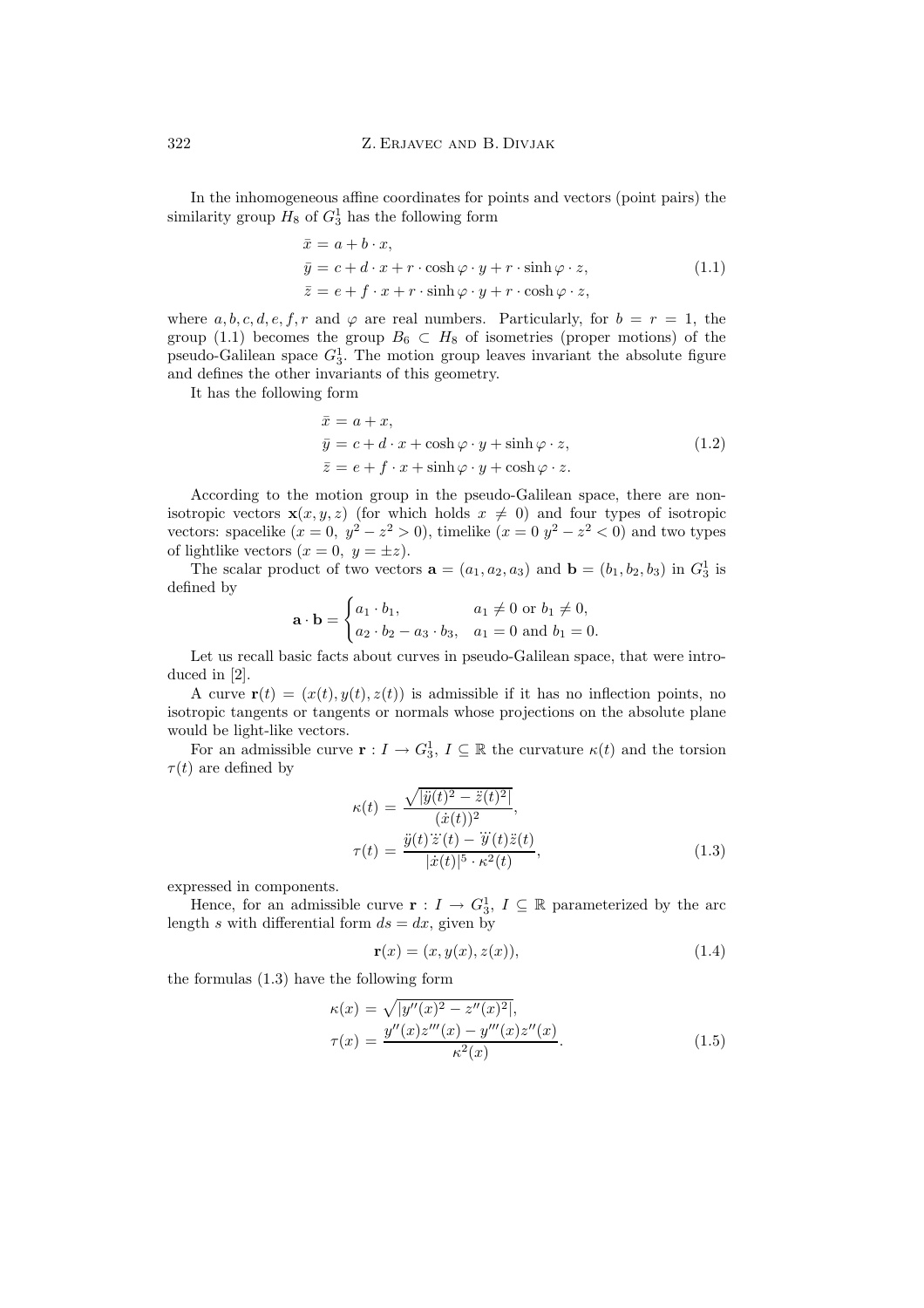The associated trihedron is given by

$$
\mathbf{t} = \mathbf{r}'(x) = (1, y'(x), z'(x)),
$$
  
\n
$$
\mathbf{n} = \frac{1}{\kappa(x)} \mathbf{r}''(x) = \frac{1}{\kappa(x)} (0, y''(x), z''(x)),
$$
  
\n
$$
\mathbf{b} = \frac{1}{\kappa(x)} (0, \varepsilon z''(x), \varepsilon y''(x)),
$$
\n(1.6)

where  $\varepsilon = +1$  or  $-1$ , chosen by criterion  $\det(\mathbf{t}, \mathbf{n}, \mathbf{b}) = 1$ , that means

$$
|y''^{2}(x) - z''^{2}(x)| = \varepsilon (y''^{2}(x) - z''^{2}(x)).
$$

The curve **r** given by  $(1.4)$  is time-like (resp. space-like) if  $\mathbf{n}(x)$  is a space-like (resp. time-like) vector. The principal normal vector or simply normal is space-like if  $\varepsilon = +1$  and time-like if  $\varepsilon = -1$ .

For derivatives of the tangent (vector) **t**, the normal **n** and the binormal **b**, respectively, the following Serret-Frenet formulas hold

$$
\mathbf{t}' = \kappa \cdot \mathbf{n}, \qquad \mathbf{n}' = \tau \cdot \mathbf{b}, \qquad \mathbf{b}' = \tau \cdot \mathbf{n}. \tag{1.7}
$$

From (1.7), we derive an important relation

$$
\mathbf{r}'''(x) = \kappa'(x) \cdot \mathbf{n}(x) + \kappa(x) \cdot \tau(x) \cdot \mathbf{b}(x). \tag{1.8}
$$

### **2. Equiform transformations of the pseudo-Galilean space**

Let us now introduce the notion of equiform transformations of the pseudo-Galilean space  $G_3^1$ .

Similarity group (1.1) maps a usual (formal) line element  $(dx = 0, dy, dz)$  in a pseudo-Euclidean plane (i.e.  $x =$  const.) into a segment of length proportional to the original with the coefficient of proportionality r. Other line elements  $(dx, dy, dz)$ , which lie on an isotropic plane  $(dx \neq 0)$  are mapped into proportional ones with the coefficient b. Therefore, all line segments are mapped into proportional ones with the same coefficient of proportionality if and only if  $b = r$ .

With this condition we get a subgroup  $H_7 \subset H_8$  which preserves length ratio of segments and angles between planes and lines, respectively. Therefore it is justified to call this group the *group of equiform transformations of the pseudo-Galilean space*.

The structure of this group is described by the following theorem.

**Theorem 2.1.** *Every equiform transformation*  $e$  *of the space*  $G_1^3$  *is a semi-direct composition of a homothety h and an isometry i, i.e.*  $e = i \circ h = h \circ i$ . Here homothety **h** denotes the mapping  $(x, y, z) \mapsto (\bar{x}, \bar{y}, \bar{z})$ *given by*

$$
\bar{x} = \lambda \cdot x, \qquad \bar{y} = \lambda \cdot y, \qquad \bar{z} = \lambda \cdot z,
$$
\n(2.1)

*with given coefficient*  $\lambda > 0$ , *fixing the origin*  $(0, 0, 0)$ .

**Definition 2.2.** *Geometry of*  $G_1^3$  *induced by the 7-parameter equiform group*  $H_7$  *is called the* equiform geometry of the space  $G_1^3$ .

According to the previous theorem, we can find invariants of the equiform group by finding invariants of the homothety group and those of the isometry group.

<sup>1</sup> 323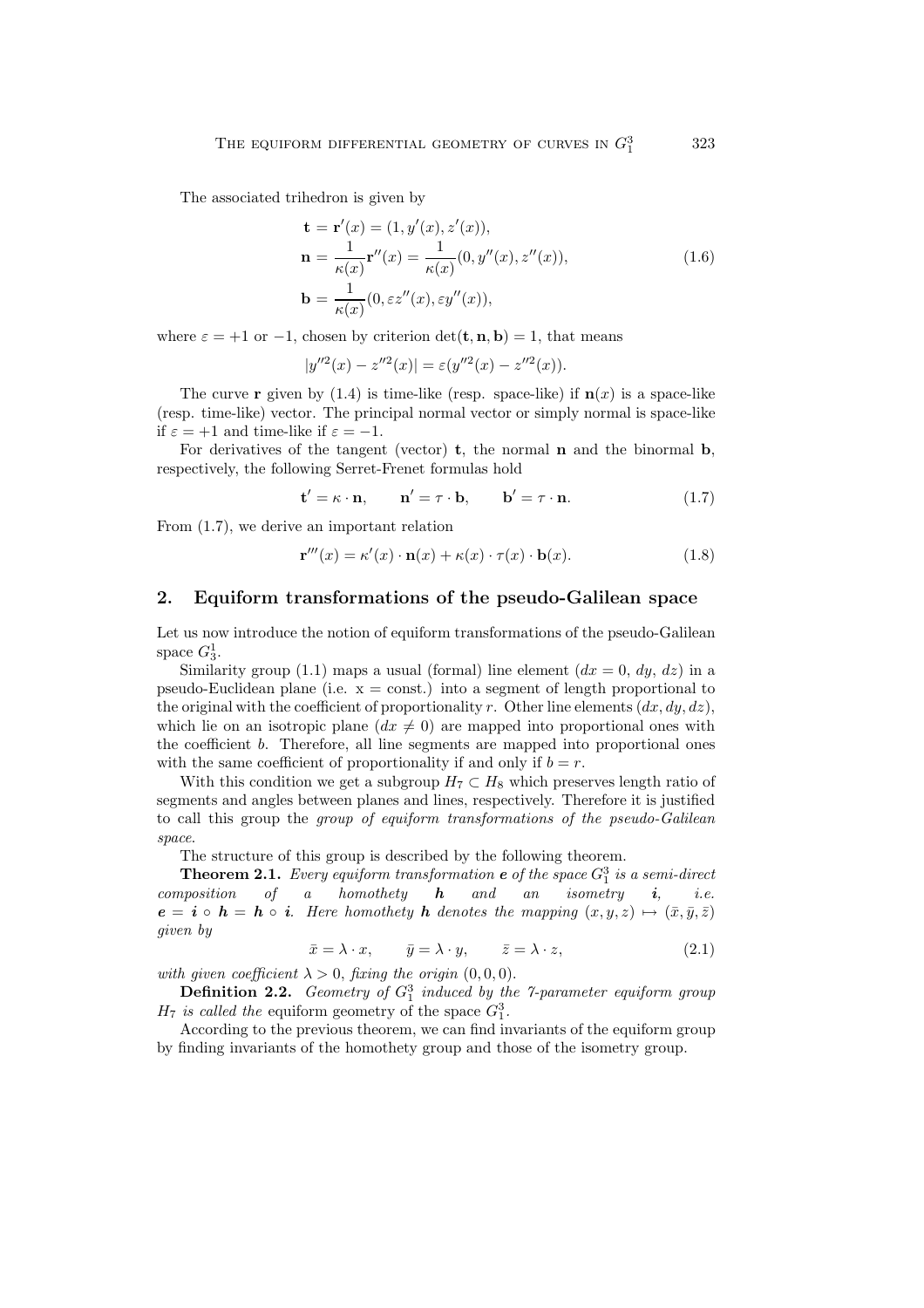# **3. Frenet formulas in the equiform geometry of the pseudo-Galilean space**

Let  $\mathbf{r}: I \to G_3^1$  be an admissible curve. We define the equiform parameter of  $\mathbf{r}$  by

$$
\sigma := \int \frac{ds}{\rho} = \int \kappa ds,
$$

where  $\rho = \frac{1}{\kappa}$  is the radius of curvature of the curve **r**. It follows

$$
\frac{d\sigma}{ds} = \frac{1}{\rho} \quad \text{i.e.} \quad \frac{ds}{d\sigma} = \rho. \tag{3.1}
$$

Let h be a homothety with the center in the origin and the coefficient  $\lambda$ . If we put  $\tilde{\mathbf{r}} = h(\mathbf{r})$  then it follows

$$
\tilde{s} = \lambda s \quad \text{and} \quad \tilde{\rho} = \lambda \rho,
$$
\n(3.2)

where  $\tilde{s}$  is the arc length parameter of  $\tilde{r}$  and  $\tilde{\rho}$  the radius of curvature of this curve. Therefore,  $\sigma$  is an equiform invariant parameter of **r**.

**Remark 3.1.** *Let us note that* κ *and* τ *are not invariants of the homothety group, since from (1.3) it follows*  $\tilde{\kappa} = \frac{1}{\lambda} \kappa$  *and*  $\tilde{\tau} = \frac{1}{\lambda} \tau$ .

The vector

$$
\mathbf{T}=\frac{d\mathbf{r}}{d\sigma}
$$

is called a tangent vector of the curve **r** in the equiform geometry. From (1.6) and (3.1) we get

$$
\mathbf{T} = \frac{d\mathbf{r}}{ds} \cdot \frac{ds}{d\sigma} = \rho \cdot \frac{d\mathbf{r}}{ds} = \rho \cdot \mathbf{t}.
$$
 (3.3)

Further, we define the principal normal and the binormal vector, or simply the normal and the binormal by

$$
\mathbf{N} = \rho \cdot \mathbf{n}, \qquad \mathbf{B} = \rho \cdot \mathbf{b}.
$$
 (3.4)

It is easy to check that the trihedron  ${\bf{T}, N, B}$  is an equiform invariant trihedron of the curve **r**.

Let us find now the derivatives of these triples with respect to  $\sigma$ , denoted by prime ( ). From (1.7), (3.1), (3.3) and (3.4) it follows

$$
\mathbf{T}' = \frac{d\mathbf{T}}{d\sigma} = \frac{d}{d\sigma}(\rho \mathbf{t}) = \frac{d}{ds}(\rho \mathbf{t})\frac{ds}{d\sigma} = (\dot{\rho}\mathbf{t} + \rho \dot{\mathbf{t}})\rho = \dot{\rho}\mathbf{T} + \mathbf{N},
$$

where the derivative with respect to the arc length  $s$  is denoted by a dot. Similarly, we obtain

$$
\mathbf{N}' = \frac{d\mathbf{N}}{d\sigma} = \dot{\rho}\mathbf{N} + \rho\tau\mathbf{B},
$$

$$
\mathbf{B}' = \frac{d\mathbf{B}}{d\sigma} = \rho\tau\mathbf{N} + \dot{\rho}\mathbf{B}.
$$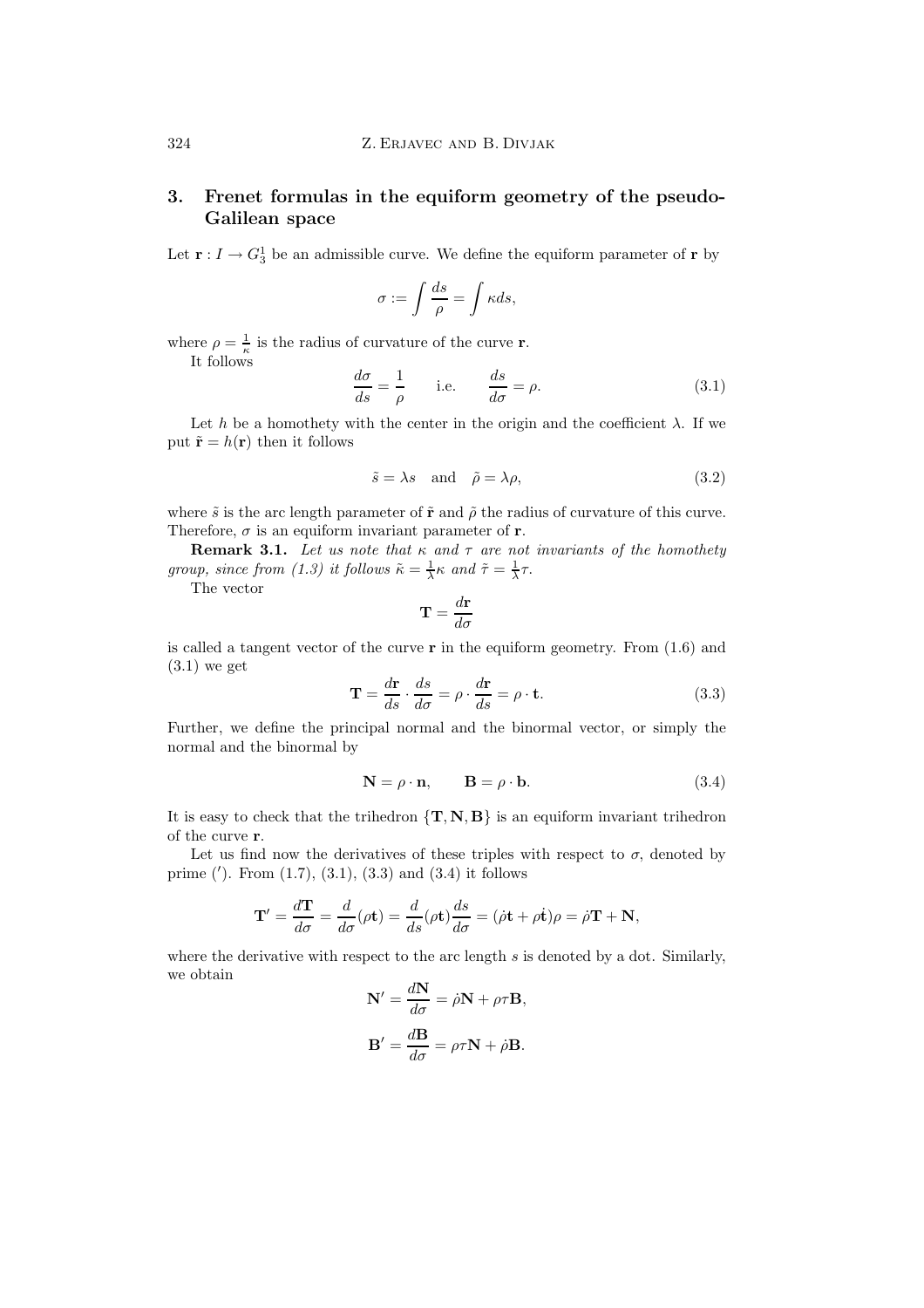**Definition 3.2.** *The function*  $K: I \to \mathbb{R}$  *defined by* 

$$
\mathcal{K} = \dot{\rho} \tag{3.5}
$$

*is called the* equiform curvature *of the curve* **r***.* Let us prove that  $K$  is a differential invariant of the group of equiform transformations. If we put  $\tilde{\mathcal{K}}$  to be equiform curvature of the curve **˜r**, then we have

$$
\tilde{\mathcal{K}} = \tilde{\rho} = \frac{d\tilde{\rho}}{d\tilde{s}} = \frac{d(\lambda \rho)}{ds} \frac{ds}{d\tilde{s}} = \dot{\rho} = \mathcal{K}.
$$

**Definition 3.3.** *The function*  $\mathcal{T}: I \to \mathbb{R}$  *defined by* 

$$
\mathcal{T} = \rho \tau = \frac{\tau}{\kappa} \tag{3.6}
$$

*is called the* equiform torsion *of the curve* **r***. It is a differential invariant of the group of equiform transformations, too.*

Thus the formulas analogous to the Frenet formulas in the equiform geometry of the pseudo-Galilean space have the following form

$$
\frac{d\mathbf{T}}{d\sigma} = \mathcal{K} \cdot \mathbf{T} + \mathbf{N}
$$

$$
\frac{d\mathbf{N}}{d\sigma} = \mathcal{K} \cdot \mathbf{N} + \mathcal{T} \cdot \mathbf{B}
$$

$$
\frac{d\mathbf{B}}{d\sigma} = \mathcal{T} \cdot \mathbf{N} + \mathcal{K} \cdot \mathbf{B}.
$$

**Remark 3.4.** *The equiform parameter*  $\sigma = \int \kappa(s)ds$  *for closed curves is called the* total curvature*, and it plays an important role in global differential geometry of the Euclidean space. Also, the function*  $\frac{\tau}{\kappa}$  *has been already known as a* conical curvature *and it also has interesting geometric interpretation.*

## **4. The fundamental theorem of curves in equiform geometry of the pseudo-Galilean space**

First of all, we recall the fundamental theorem of the pseudo-Galilean theory of curves, proved in [2]. This theorem differs crucially from the analogous theorem in Euclidian, isotropic or Galilean space. The uniqueness in this theorem is not fulfilled and the reason for this is the existence of pseudo-Euclidean planes in pseudo-Galilean space. As it is well known in pseudo-Euclidean plane geometry, the uniqueness in the fundamental theorem of plane curves does not hold. Here is the theorem.

**Theorem 4.1** [[2]]. Let  $\kappa = \kappa(x)$  and  $\tau = \tau(x)$  be given functions so that  $0 < \kappa(x) \in C^1$ ,  $0 \neq \tau(x) \in C$ . *There are two admissible curves (one timelike and one spacelike) so that the following statements are true:*

- *(1)* c *passes through a given point;*
- *(2) at this point the Frenet trihedron of* c *concides with a given orthonormal positively oriented trihedron;*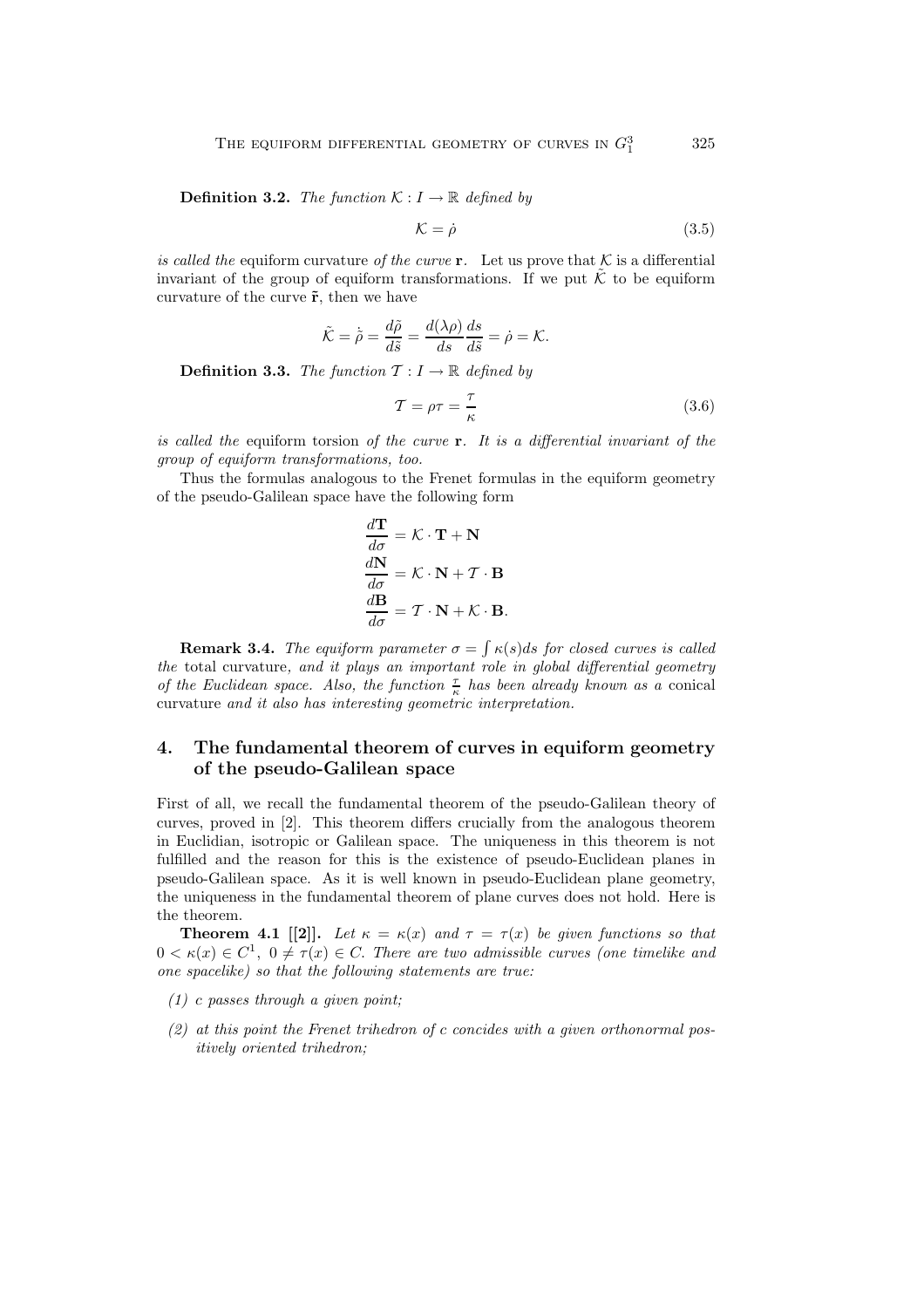- *(3) c can be represented as a vector function* **r**(x) ∈  $C^3$  *with arc length parameter* x*;*
- *(4)* κ(x) *and* τ(x) *are the curvature and torsion of* c*, respectively.*

*Here*  $C^0 = C$ ,  $C^1$ ,  $C^2$ ,  $C^3$  *denote the corresponding continuous differentiability classes of functions, respectively.* This theorem implies the fundamental theorem of curves of the equiform geometry of the pseudo-Galilean space.

**Theorem 4.2.** Let  $\mathcal{K} = \mathcal{K}(x)$  and  $\mathcal{T} = \mathcal{T}(x)$  be given functions so that  $0 <$  $\mathcal{K}(x) \in C^1$  and  $0 \neq \mathcal{T}(x) \in C$ . There are two admissible curves (one timelike and *one spacelike) so that the following statements are true:*

- *(1)* c *passes through a given point;*
- *(2) at this point the equiform Frenet trihedron of* c *concides with a given positively oriented equiform trihedron;*
- *(3) c can be represented as a vector function*  $\mathbf{r}(x) \in C^3$  *with arc length parameter* x*;*
- (4)  $\mathcal{K}(x)$  and  $\mathcal{T}(x)$  are the equiform curvature and equiform torsion of c, respec*tively.*

**Proof.** From  $\mathcal{K}(x) > 0$  it follows

$$
\rho(x) := \int_{0}^{x} K(t)dt > 0.
$$
\n(4.1)

Hence,

$$
\kappa(x) := \frac{1}{\rho(x)} > 0 \qquad \text{and} \qquad \tau(x) := \mathcal{T}(x) \cdot \kappa(x) \neq 0. \tag{4.2}
$$

Furthermore, by Theorem 4.1 it follows that there are two admissible curves that pass through a given point, that the Frenet trihedron coincides with a given orthonormal positively oriented trihedron  ${\bf \{t, n, b\}}$ , the curves can be represented as a vector functions **r**(x) and  $\kappa(x)$  and  $\tau(x)$  are the curvature and torsion of these curves, respectively. Finally, we only need check the statement (2) and (4) of the Theorem 4.2, but they follow from  $(3.3)$ ,  $(3.4)$ ,  $(4.1)$  and  $(4.2)$ .

#### **5. Curves of the constant equiform curvature and torsion**

In this section we consider four different cases for curves of constant equiform curvature and torsion, which fulfill the conditions of Theorem 4.2.

**A**)  $K = const. \neq 0, T = const. \neq 0$ 

According to (3.5) and (3.6) the curve is characterized by

$$
\dot{\rho} = a, \qquad \frac{\tau}{\kappa} = b,
$$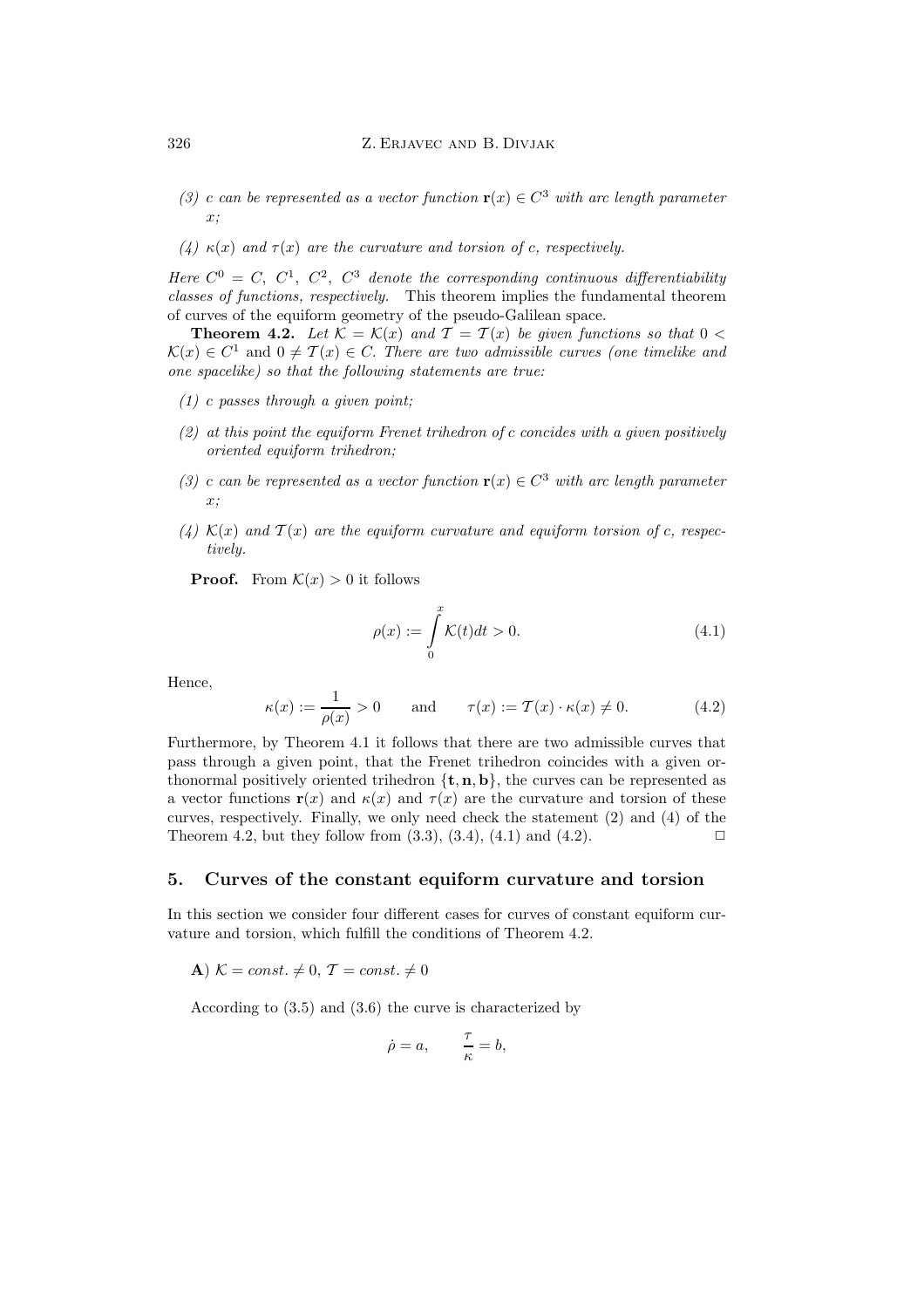where  $a$  and  $b$  are non-zero real constants. It follows

$$
\kappa = \frac{1}{as+c}, \qquad \tau = \frac{b}{as+c}.
$$

We can assume without loss of generality that  $c = 0$ , thus the natural equations of the curve have the form

$$
\kappa = \frac{1}{as}, \qquad \tau = \frac{b}{as}.\tag{5.1}
$$

Further, the coordinate functions of the curve are:

$$
x = s, \qquad y = y(s), \qquad z = z(s).
$$

The relation (1.8), using (1.6), can be written into the coordinates, in the following way

$$
(0, y''', z''') = \frac{\kappa'}{\kappa} \cdot (0, y'', z'') + \tau \cdot (0, \varepsilon z'', \varepsilon y'').
$$

Thus the computation of the coordinate functions  $y$  and  $z$  reduces to solving the following symmetric system of ordinary differential equations

$$
y''' = \frac{\kappa'}{\kappa} \cdot y'' + \tau \cdot \varepsilon z'',
$$
  
\n
$$
z''' = \frac{\kappa'}{\kappa} \cdot z'' + \tau \cdot \varepsilon y''.
$$
\n(5.2)

Using formulas (5.1), this system takes the form

$$
y''' = -\frac{1}{s} \cdot y'' + \varepsilon \frac{b}{as} \cdot z'',
$$
  

$$
z''' = -\frac{1}{s} \cdot z'' + \varepsilon \frac{b}{as} \cdot y''.
$$

If we introduce the substitution  $as = t$  we get

$$
t \cdot \frac{d^3y}{dt^3} = -\frac{d^2y}{dt^2} + \varepsilon \frac{b}{a} \cdot \frac{d^2z}{dt^2},
$$
  

$$
t \cdot \frac{d^3z}{dt^3} = -\frac{d^2z}{dt^2} + \varepsilon \frac{b}{a} \cdot \frac{d^2y}{dt^2}.
$$

Reducing the order  $(u = \frac{d^2y}{dt^2}, v = \frac{d^2z}{dt^2})$  we obtain the system

$$
\begin{aligned}\n\frac{du}{dt} &= -\frac{1}{t} \cdot u + \varepsilon \frac{b}{at} \cdot v, \\
\frac{dv}{dt} &= -\frac{1}{t} \cdot v + \varepsilon \frac{b}{at} \cdot u.\n\end{aligned} \tag{5.3}
$$

Eliminating v and  $\frac{dv}{dt}$  from this system, for  $a \neq b$ , we get homogenous Euler's equation

$$
a^{2}t^{2} \cdot \frac{d^{2}u}{dt^{2}} + 3a^{2}t \cdot \frac{du}{dt} + (a^{2} - b^{2}) \cdot u = 0.
$$
 (5.4)

327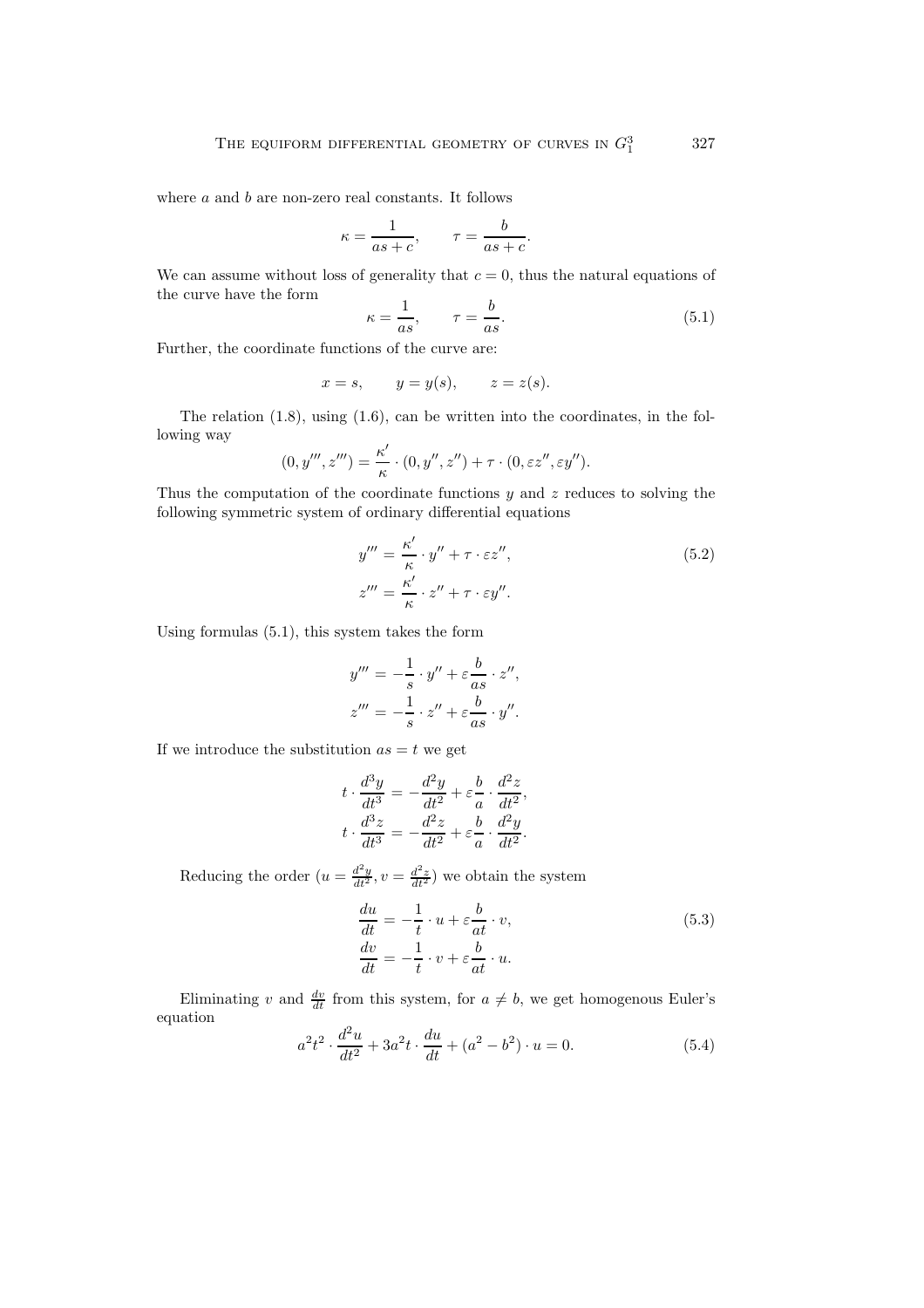The general solution of this equation is given by

$$
u(t) = \frac{1}{t} \left[ C_1 \cosh(\frac{b}{a} \ln t) + C_2 \sinh(\frac{b}{a} \ln t) \right].
$$

Further, because of  $u = \frac{d^2y}{dt^2} = \frac{1}{a^2} \frac{d^2y}{dx^2}$ , we have

$$
y''(x) = \frac{a}{x} \left[ C_1 \cosh(\frac{b}{a} \ln ax) + C_2 \sinh(\frac{b}{a} \ln ax) \right].
$$
 (5.5)

For  $C_1 = 1, C_2 = 0$ , after integration, we get the particular solution

$$
y'(x) = \frac{a^2}{b}\sinh(\frac{b}{a}\ln ax),
$$

or by putting  $t = \frac{b}{a} \ln ax$  we obtain

$$
y'(t) = \frac{a^2}{b^2} \exp^{\frac{a}{b}t} \sinh t.
$$

Finally, after partial integration we have

$$
y_1(t) = \frac{a^2}{b(b^2 - a^2)} \exp^{\frac{a}{b}t} (b \cosh t - a \sinh t).
$$

The second particular solution of Euler's equation (5.4) we get if in (5.5) we put  $C_1 = 0, C_2 = 1.$  After integration we obtain function

$$
y_2(t) = \frac{a^2}{b(b^2 - a^2)} \exp^{\frac{a}{b}t} (b \sinh t - a \cosh t).
$$

In the similar way as described for the first particular solution, eliminating  $u$ and  $\frac{du}{dt}$  from (5.3), we get the following homogenous Euler's equation for v

$$
a^{2}t^{2} \cdot \frac{d^{2}v}{dt^{2}} + 3a^{2}t \cdot \frac{dv}{dt} + (a^{2} - b^{2}) \cdot v = 0.
$$
 (5.6)

Solutions of this Euler's equation, corresponding to solutions  $y_1(t)$  and  $y_2(t)$  are

$$
z_1(t) = \frac{a^2}{b(b^2 - a^2)} \exp^{\frac{a}{b}t} (b \sinh t - a \cosh t),
$$
  

$$
z_2(t) = \frac{a^2}{b(b^2 - a^2)} \exp^{\frac{a}{b}t} (b \cosh t - a \sinh t).
$$

According to the Theorem 4.1 we have obtained two curves satisfying conditions (5.1). The parametric representations of the first curve is given by

$$
x(t) = \frac{1}{a} \exp^{\frac{a}{b}t}
$$
,  $y(t) = \frac{a^2}{b(b^2 - a^2)} \exp^{\frac{a}{b}t} (b \cosh t - a \sinh t)$ ,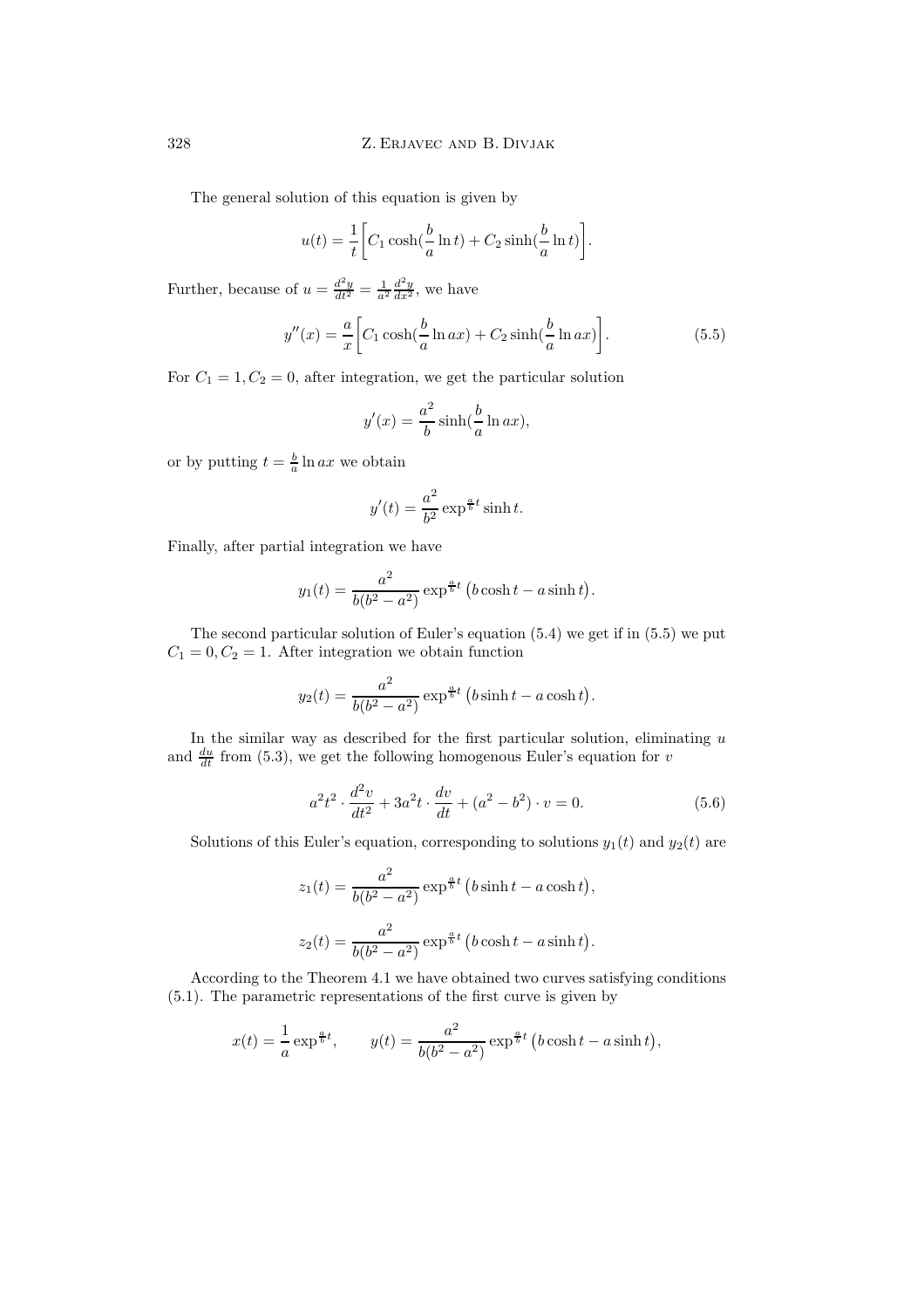$$
z(t) = \frac{a^2}{b(b^2 - a^2)} \exp^{\frac{a}{b}t} (b \sinh t - a \cosh t),
$$
 (5.7)

and the second curve by

$$
x(t) = \frac{1}{a} \exp^{\frac{a}{b}t}, \qquad y(t) = \frac{a^2}{b(b^2 - a^2)} \exp^{\frac{a}{b}t} (b \sinh t - a \cosh t),
$$

$$
z(t) = \frac{a^2}{b(b^2 - a^2)} \exp^{\frac{a}{b}t} (b \cosh t - a \sinh t).
$$
(5.8)

These curves lie on the two cones of revolution (in the sense of  $G_3^1$ )

$$
y^2 - z^2 = \frac{a^6}{b^2(b^2 - a^2)}x^2,
$$

and

$$
z^2 - y^2 = \frac{a^6}{b^2(b^2 - a^2)}x^2,
$$

respectively. Note that for  $a < b$  the first curve is space-like and the second timelike, and for  $a > b$  vice versa.

Moreover, the obtained curves are isogonal trajectories of cone generators. We prove this statement for the curve given by (5.7) and for the corresponding cone of revolution. First of all, we find that the tangent vector of (5.7) has the form

$$
(x'(t), y'(t), z'(t)) = \left(\frac{1}{b} \exp^{\frac{a}{b}t}, \frac{a^2}{b^2} \exp^{\frac{a}{b}t} \sinh t, \frac{a^2}{b^2} \exp^{\frac{a}{b}t} \cosh t\right),\,
$$

and its improper point  $F_t$  (at infinity) has the following homogeneous coordinates

$$
F_t\Big(0:1:\frac{a^2}{b}\sinh t:\frac{a^2}{b}\cosh t\Big).
$$

The improper point  $F<sub>g</sub>$  of a generator g is

$$
F_g\Big(0:1:\frac{a^3}{b(b^2-a^2)}(b\cosh t - a\sinh t):\frac{a^3}{b(b^2-a^2)}(b\sinh t - a\cosh t)\Big).
$$

In the pseudo-Galilean space the angle between a tangent  $t$  and a generator  $g$ is defined as the pseudo-Euclidian distance of the points  $F_t$  and  $F_g$  in the absolute plane  $\omega$ . Hence we have

$$
\varphi = \frac{a^2}{\sqrt{|a^2 - b^2|}} = const
$$

and our statement is proved.

In a similar way, for the curve given by (5.8) we get the same result.

Since  $\frac{\tau}{\kappa} = const.$ , the curves are general helices and moreover they are also conical helices.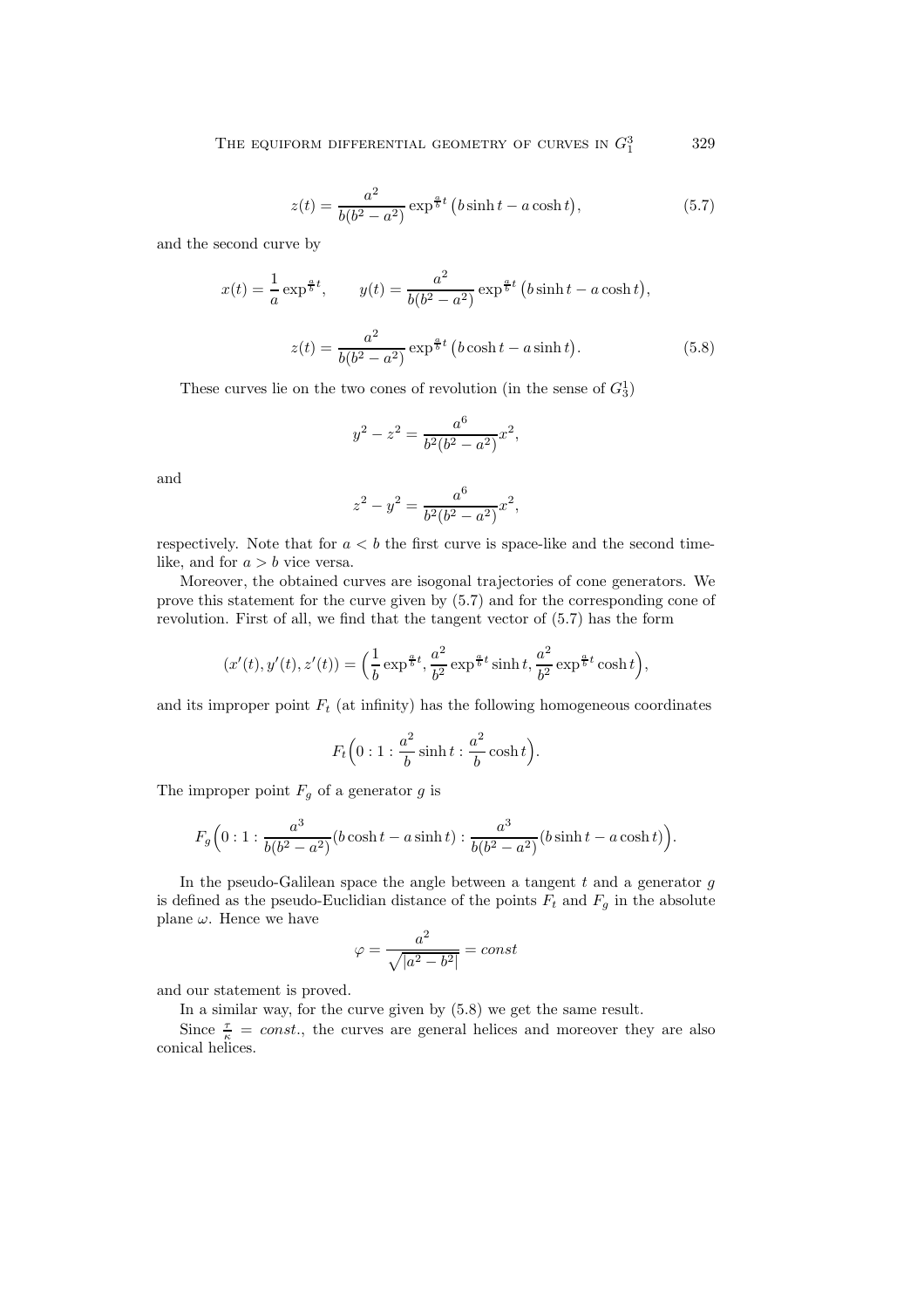

Figure 1. *Conical helix*

**Remark 5.1.** *For*  $a = b$  *the system* (5.3) has solution which is not an admissible *curve, because this condition implies equality*  $\frac{dy}{dt} = \pm \frac{dz}{dt}$ *, that is not allowed by definition of an admissible curve.*

**B**)  $K = const. \neq 0, T = 0$ 

It follows

$$
\kappa = \frac{1}{as+c}, \qquad \tau = 0.
$$

The system (5.2) have the same form as in Galilean case and it follows

$$
y''' = \frac{\kappa'}{\kappa} \cdot y'', \qquad z''' = \frac{\kappa'}{\kappa} \cdot z''.
$$

Finally, we have

$$
x = s
$$
,  $y(s) = \frac{1}{a^2}(as+b) \left[ \ln(as+b) - 1 \right]$ ,  $z = 0$ 

and this is an isotropic logarithmic spiral in  $G_3^1$ .



Figure 2. *Isotropic logarithmic spiral*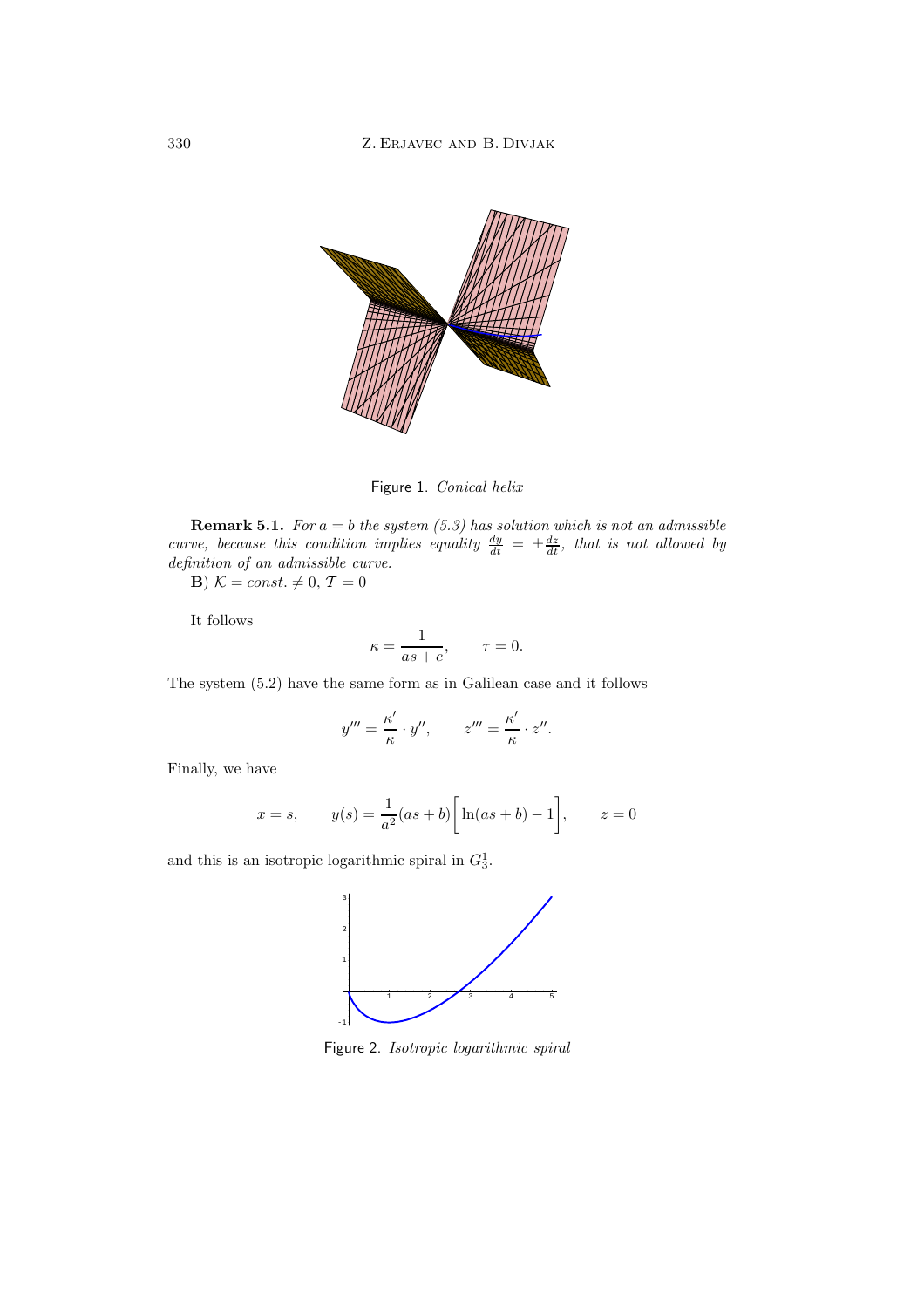**C**)  $K = 0, T = const. \neq 0$ 

These curves are characterized by

 $\kappa = const. \neq 0,$   $\tau = const. \neq 0,$ 

and therefore  $\frac{\tau}{\kappa} = const.$  holds. According to [4] these are circular helices.



Figure 3. *Circular helix*

**D**)  $K = 0, T = 0$ 

The natural equations of these curves are given by

$$
\kappa = const. \neq 0, \qquad \tau = 0.
$$

According to [1] these curves are the isotropic circles of the pseudo-Galilean space, i.e. curves in  $G_3^1$  are isometric to the parabolas

$$
y = \frac{\kappa}{2}x^2, \quad z = 0.
$$

## **Acknowledgement**

The authors thank the referees for their suggestions and advice.

### **References**

[1] B. Divjak, *Geometrija pseudogalilejevih prostora*, Ph. D. Thesis, University of Zagreb, 1997.